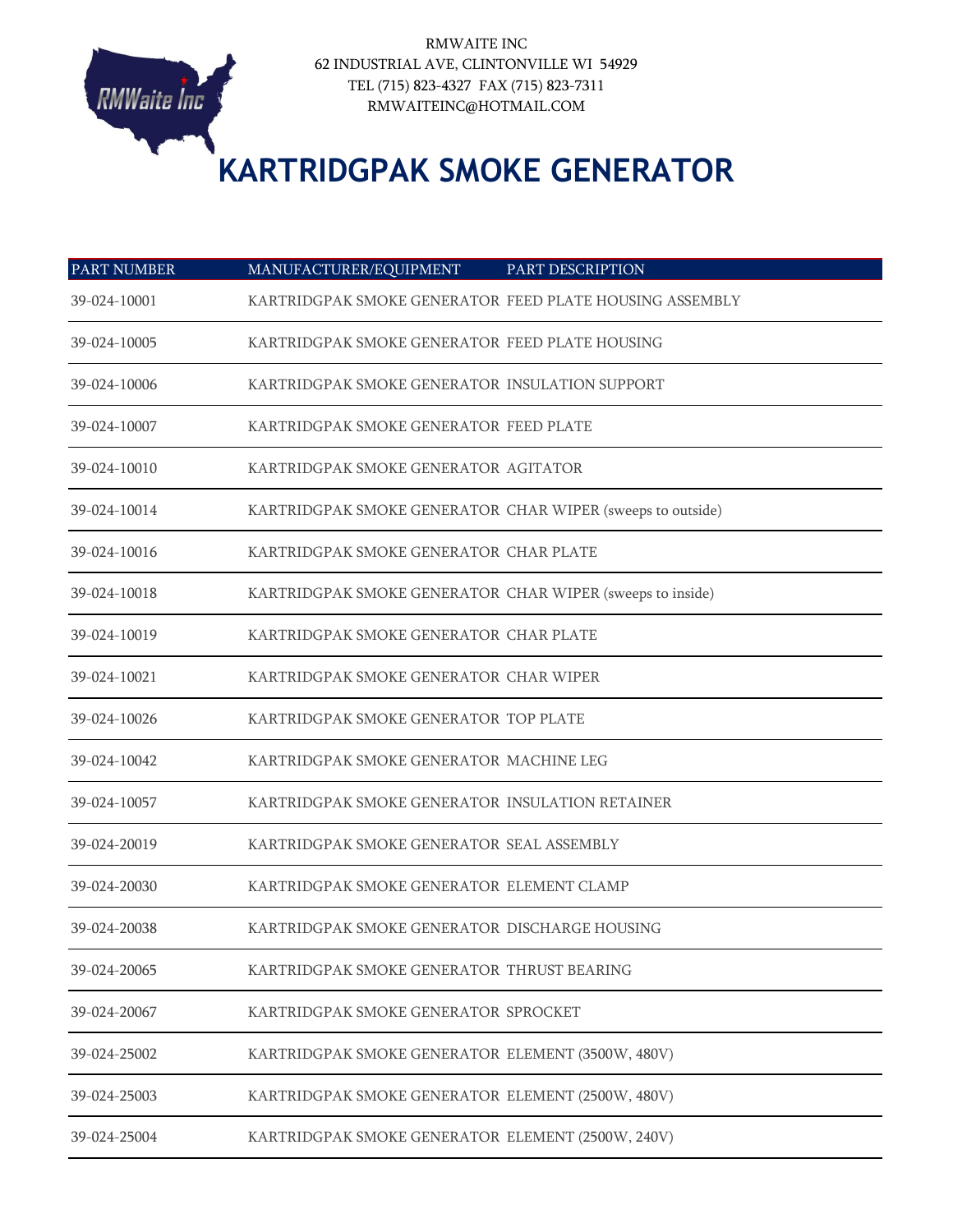| <b>PART NUMBER</b> | MANUFACTURER/EQUIPMENT                                | PART DESCRIPTION                                                     |
|--------------------|-------------------------------------------------------|----------------------------------------------------------------------|
| 39-024-25005       | KARTRIDGPAK SMOKE GENERATOR ELEMENT (3500W, 240V)     |                                                                      |
| 39-024-25009       | KARTRIDGPAK SMOKE GENERATOR CLOSURE PLATE             |                                                                      |
| 39-024-25012       | KARTRIDGPAK SMOKE GENERATOR OUTSIDE WALL              |                                                                      |
| 39-024-25013       | KARTRIDGPAK SMOKE GENERATOR ELEMENT FRAME OPENING     |                                                                      |
| 39-024-25036       | KARTRIDGPAK SMOKE GENERATOR INSULATOR, WASHER         |                                                                      |
| 39-024-25048       | KARTRIDGPAK SMOKE GENERATOR DRAFT ADJUSTER (SS)       |                                                                      |
| 39-024-25049       | KARTRIDGPAK SMOKE GENERATOR SUPPORT PLATE             |                                                                      |
| 39-024-25054       | KARTRIDGPAK SMOKE GENERATOR TAR COLLECTOR HOUSING     |                                                                      |
| 39-024-25061       | KARTRIDGPAK SMOKE GENERATOR INNER LINER               |                                                                      |
| 39-024-25064       | KARTRIDGPAK SMOKE GENERATOR MOTOR MOUNTING BRACKET    |                                                                      |
| 39-024-25064A      | KARTRIDGPAK SMOKE GENERATOR ENCLOSURE MOUNT           |                                                                      |
| 39-024-25067       | KARTRIDGPAK SMOKE GENERATOR BOTTOM PLATE              |                                                                      |
| 39-024-25071       | KARTRIDGPAK SMOKE GENERATOR GASKET                    |                                                                      |
| 39-024-25073       | KARTRIDGPAK SMOKE GENERATOR INSULATION SUPPORT SHIELD |                                                                      |
| 39-024-25074       |                                                       | KARTRIDGPAK SMOKE GENERATOR SMOKE TUBE ASSEMBLY (480W, 230V)         |
| 39-024-25075       |                                                       | KARTRIDGPAK SMOKE GENERATOR SMOKE TUBE ASSEMBLY (480W, 460V)         |
| 39-024-25078       | KARTRIDGPAK SMOKE GENERATOR SMOKE TUBE WELDMENT       |                                                                      |
| 39-024-25084       | KARTRIDGPAK SMOKE GENERATOR RETAINER WELDMENT         |                                                                      |
| 39-024-26016       | KARTRIDGPAK SMOKE GENERATOR SPACER (SS)               |                                                                      |
| 39-024-26018       | KARTRIDGPAK SMOKE GENERATOR BLADE WELDMENT            |                                                                      |
| 39-024-26022       | KARTRIDGPAK SMOKE GENERATOR CONTROL ROD               |                                                                      |
| 39-024-26027       | KARTRIDGPAK SMOKE GENERATOR SOLENOID SUPPORT BRACKET  |                                                                      |
| 39-024-26028       | KARTRIDGPAK SMOKE GENERATOR SHIELD                    |                                                                      |
| 39-024-26032       |                                                       | KARTRIDGPAK SMOKE GENERATOR ELEMENT (480W, 460V) (smoke tube heater) |
| 39-024-26033       |                                                       | KARTRIDGPAK SMOKE GENERATOR ELEMENT (480W, 230V) (smoke tube heater) |
| 39-024-26040       | KARTRIDGPAK SMOKE GENERATOR OVEN SHIELD               |                                                                      |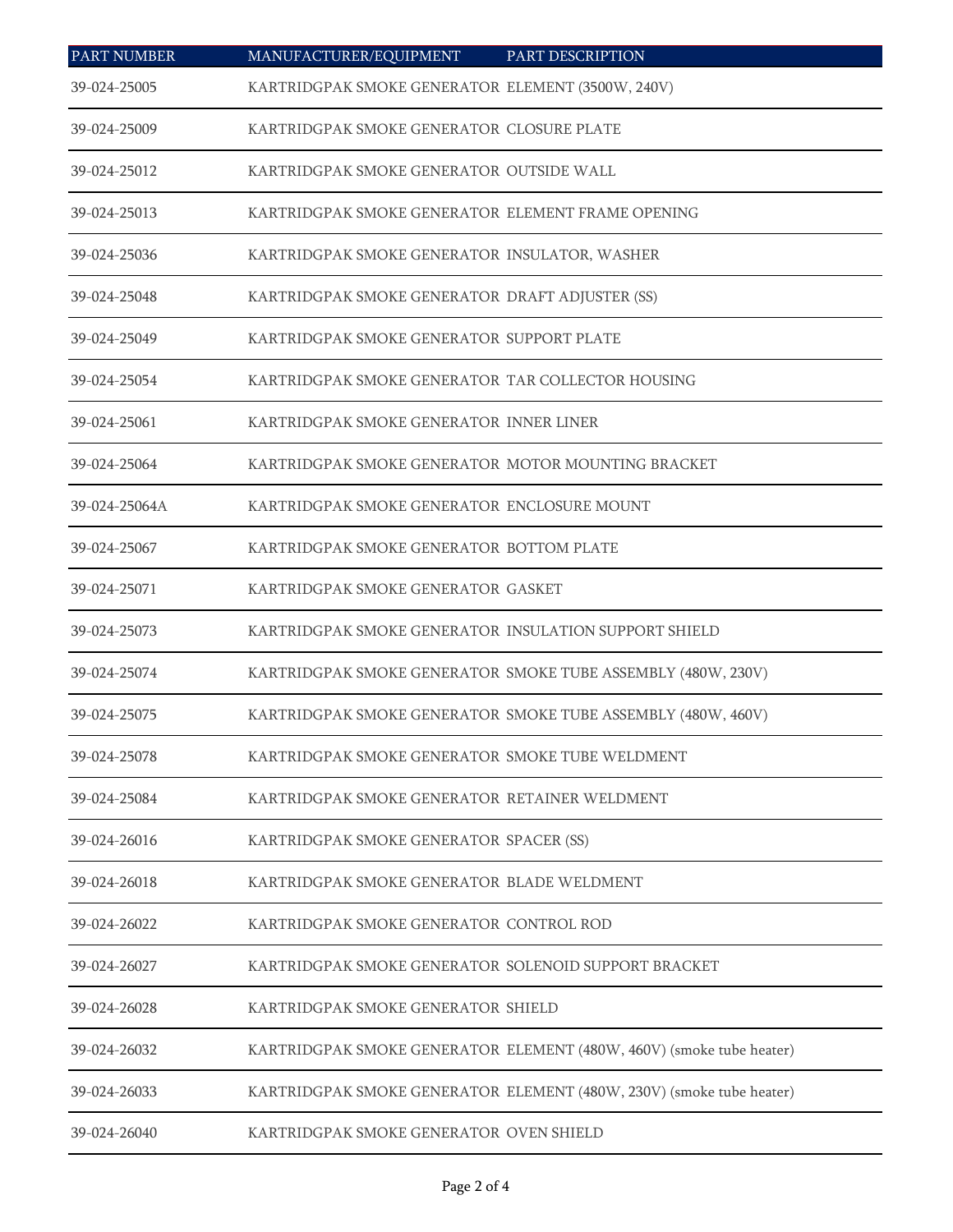| <b>PART NUMBER</b> | MANUFACTURER/EQUIPMENT                                  | PART DESCRIPTION |
|--------------------|---------------------------------------------------------|------------------|
| 39-024-26042       | KARTRIDGPAK SMOKE GENERATOR STOP & SHIELD               |                  |
| 39-024-26043       | KARTRIDGPAK SMOKE GENERATOR MAIN BEARING (high temp)    |                  |
| 39-024-26044       | KARTRIDGPAK SMOKE GENERATOR DRIVE SHAFT                 |                  |
| 39-024-26045       | KARTRIDGPAK SMOKE GENERATOR SPLIT HUB                   |                  |
| 39-024-26047       | KARTRIDGPAK SMOKE GENERATOR SHEAR PIN                   |                  |
| 39-024-26048       | KARTRIDGPAK SMOKE GENERATOR FEED PLATE HOUSING COVER    |                  |
| 39-024-26056       | KARTRIDGPAK SMOKE GENERATOR SPROCKET (drive motor)      |                  |
| 39-024-26064       | KARTRIDGPAK SMOKE GENERATOR INSPECTION COVER            |                  |
| 39-024-26108       | KARTRIDGPAK SMOKE GENERATOR HOPPER SHELL                |                  |
| 39-024-26113       | KARTRIDGPAK SMOKE GENERATOR CHAIN GUARD                 |                  |
| 39-024-26118       | KARTRIDGPAK SMOKE GENERATOR INSULATION CAP              |                  |
| 39-024-26120       | KARTRIDGPAK SMOKE GENERATOR DISCHARGE HOUSING           |                  |
| 39-024-26127       | KARTRIDGPAK SMOKE GENERATOR OVEN SEAL                   |                  |
| 39-024-26130-23    | KARTRIDGPAK SMOKE GENERATOR SMOKE TUBE ASSEMBLY (230V)  |                  |
| 39-024-26130-46    | KARTRIDGPAK SMOKE GENERATOR SMOKE TUBE ASSEMBLY (480V)  |                  |
| 39-024-26131       | KARTRIDGPAK SMOKE GENERATOR CLAMP MOUNTING BRACKET      |                  |
| 39-024-26132       | KARTRIDGPAK SMOKE GENERATOR THREADED CLEVIS             |                  |
| 39-024-26148       | KARTRIDGPAK SMOKE GENERATOR INSULATION RETAINER         |                  |
| 39-024-26149       | KARTRIDGPAK SMOKE GENERATOR FEED PLATE HOUSING ASSEMBLY |                  |
| 39-024-26177       | KARTRIDGPAK SMOKE GENERATOR COMPRESSION PLATE           |                  |
| 39-044-050-3945    | KARTRIDGPAK SMOKE GENERATOR CONDULET COVER              |                  |
| 39-044-800-6406    | KARTRIDGPAK SMOKE GENERATOR RETAINING RING              |                  |
| 39-044-990-17710   | KARTRIDGPAK SMOKE GENERATOR CLEVIS (threaded stud)      |                  |
| 39-044-990-19110   | KARTRIDGPAK SMOKE GENERATOR INSULATION (loose)          |                  |
| 39-44-200-1765     | KARTRIDGPAK SMOKE GENERATOR DRIVE MOTOR                 |                  |
| 39-44-560-0300     | KARTRIDGPAK SMOKE GENERATOR HEADLINER                   |                  |